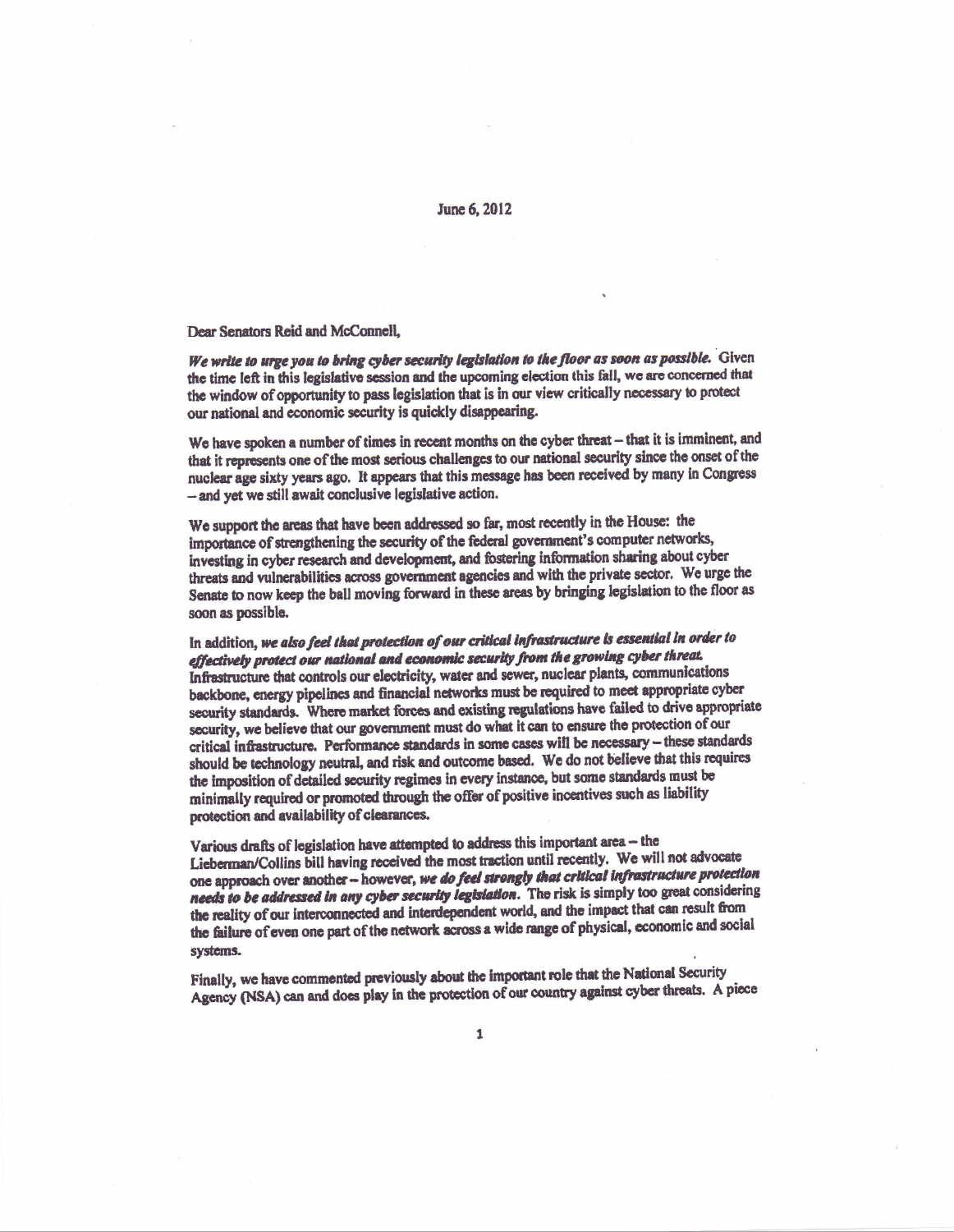of malware sent from Asia to the United States could take as little as 30 milliseconds to traverse such distance. Preventing and defending against such attacks requires the ability to respond to them in real-time. NSA is the only agency dedicated to breaking the codes and understanding the capabilities and intentions of potential enemies, even before they hit "send." Any legislation passed by Congress should allow the public and private sectors to harness the capabilities of the NSA to protect our critical infrastructure from malicious actors.

We carry the burden of knowing that 9/11 might have been averted with the intelligence that existed at the time. We do not want to be in the same position again when 'cyber  $9/11$ ' hits - it is not a question of 'whether' this will happen; it is a question of 'when.'

Therefore we urge you to bring cyber security legislation to the floor as soon as possible.

Sincerely,

How. Michael Chert

Hon. J. Mike McC

Wolfowitz

Gen. Michael Hayder